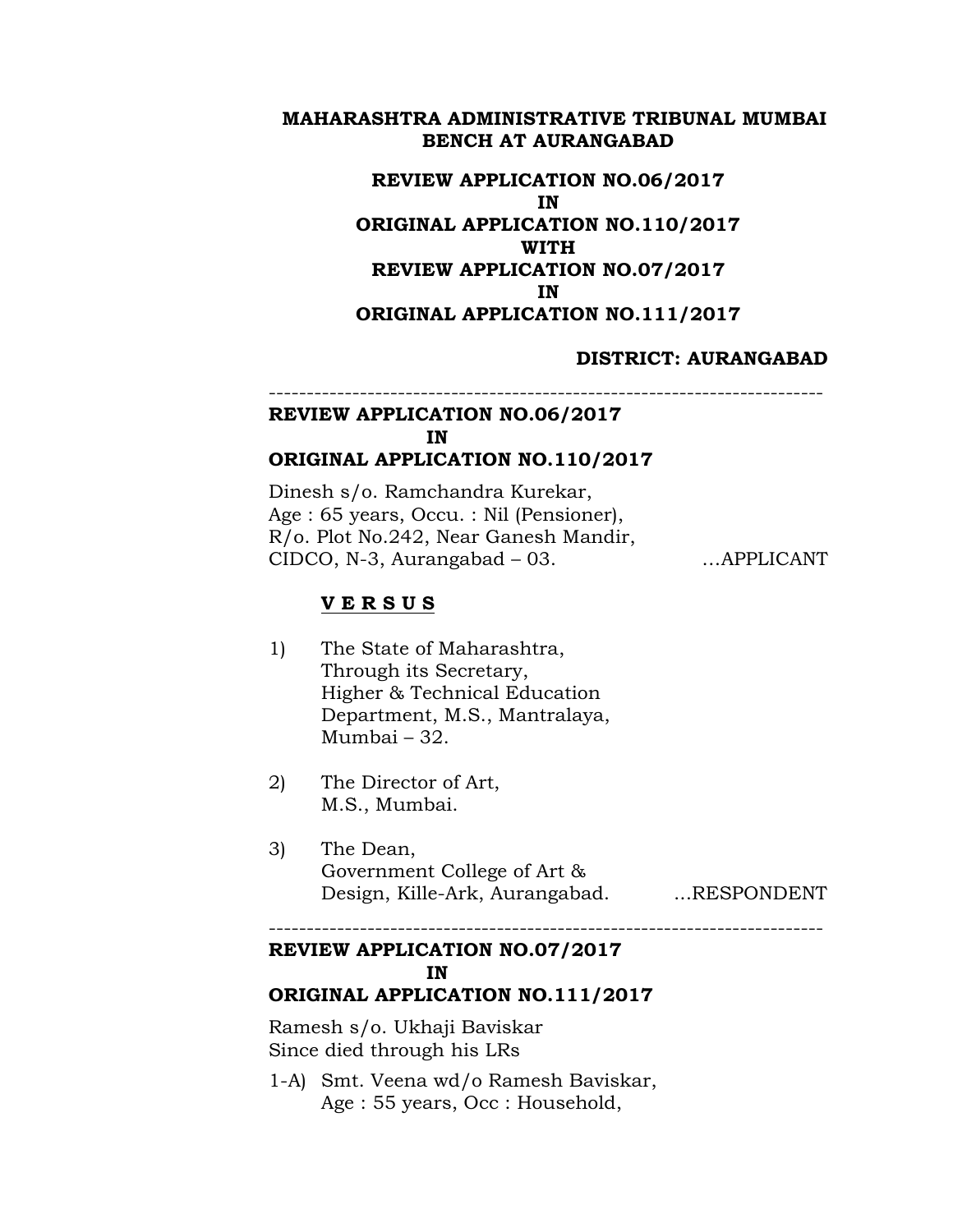R/o. Flat No.1, Heera Moti Apts., 43/46, Builders' Housing Society, Nandanvan Colony Road, Aurangabad.

- 1-B) Madhumita d/o Ramesh Baviskar, Age : 32 years, Occ : Education, R/o. Flat No.1, Heera Moti Apts., 43/46, Builders' Housing Society, Nandanvan Colony Road, Aurangabad.
- 1-C) Neeraj s/o Ramesh Baviskar, Age : 28 years, Occ : Private Service, R/o. Flat No.1, Heera Moti Apts., 43/46, Builders' Housing Society, Nandanvan Colony Road, Aurangabad. …APPLICANT

#### **V E R S U S**

- 1) The State of Maharashtra, Through its Secretary, Higher & Technical Education Department, M.S., Mantralaya, Mumbai – 32.
- 2) The Director of Art, M.S., Mumbai.
- 3) The Dean, Government College of Art & Design, Kille-Ark, Aurangabad. ...RESPONDENT

-------------------------------------------------------------------------

APPEARANCE :Shri A.S.Deshmukh, Advocate for the Applicants in both cases.

-------------------------------------------------------------------------

:Shri N.U.Yadav & Smt. Sanjivani Deshmukh-Ghate Presenting Officers for the respondents in respective cases.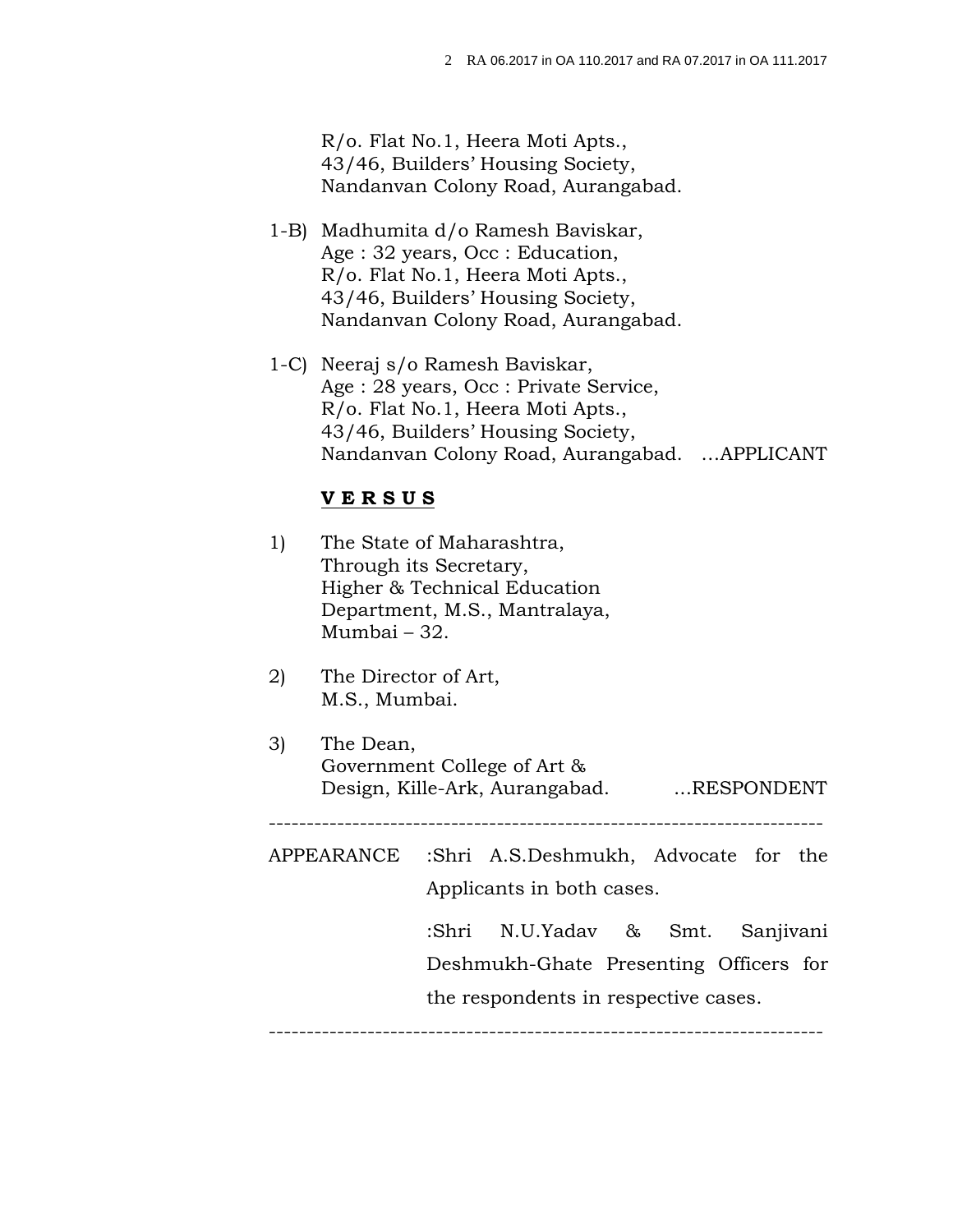| CORAM : B. P. Patil, Vice Chairman                    |  |
|-------------------------------------------------------|--|
| Reserved on $18-07-2019$<br>Pronounced on: 26-07-2019 |  |

#### **COMMON ORDER**

1. Facts and issues involved in both the matters are similar and identical hence I am going to decide the same by the common order.

2. Applicants have prayed to review and recall order passed by this Tribunal on merit in O.A.No.110/2017 and O.A.No.111/2017 on 06-04-2017 and decide the O.As. on merit.

3. Applicants had filed O.A.No.110/2017 and 111/2017 against the order passed by the respondent no.2 rejecting their claim for grant of 3 tier pay scale with consequential financial benefits by communication dated 27-12-2016 and also claimed arrears of pay and pension. It is their contention that the Government issued G.R. dated 06-06- 2015 and corrigendum thereto dated 30-06-2016 by which one Shri Subhash Eknath Pawar was extended benefits of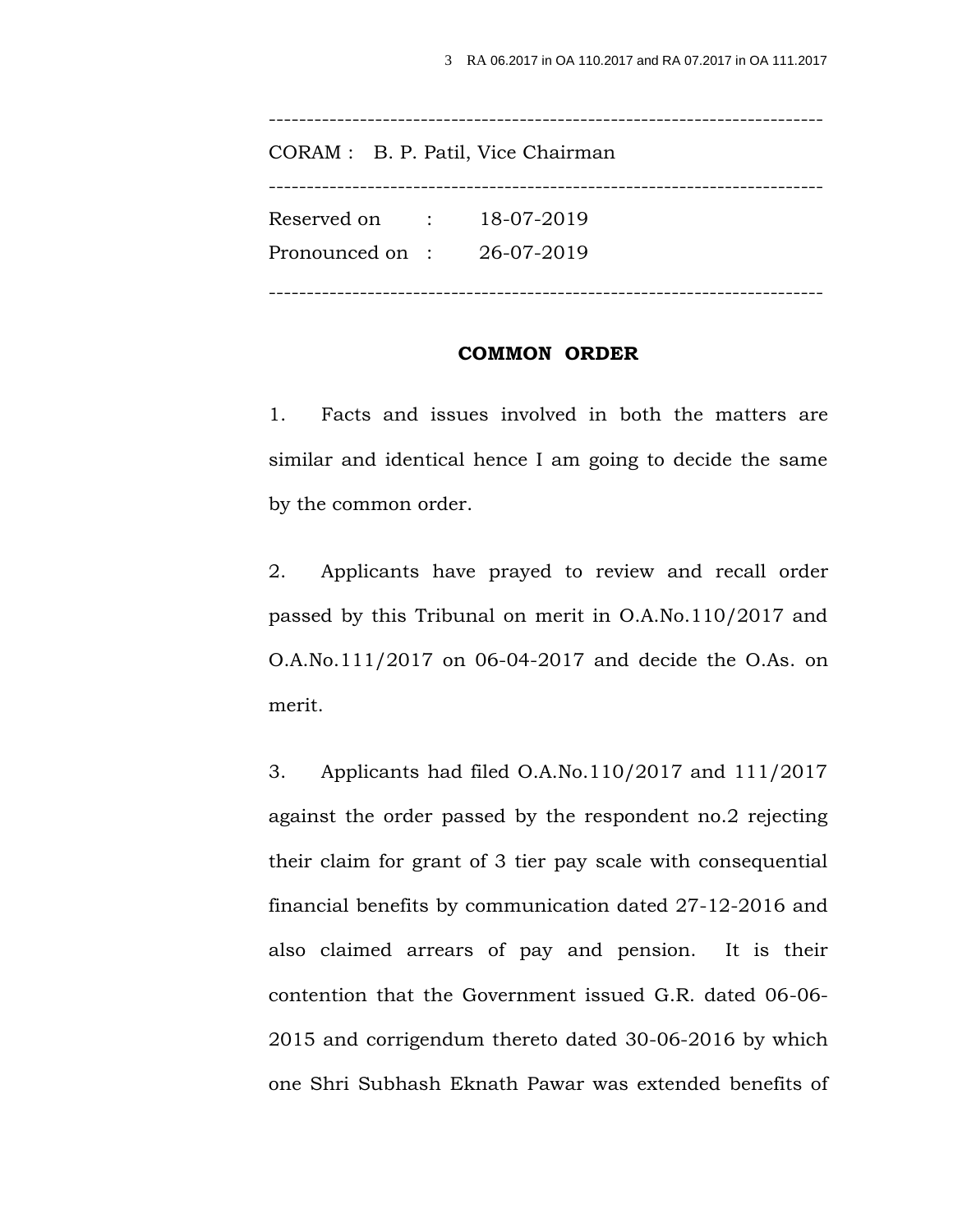2/3 tier pay scales as granted by Principal Seat of the Tribunal at Mumbai in O.A.No.315/2014. After registration of O.A.No.110/2017 and 111/2017 the Tribunal issued notice before admission to the respondents and the notices were made returnable on 06-04-2017.

4. On the very first date of appearance i.e. on 06-04- 2017, respondent nos.1 to 3 filed their affidavit without filing detailed affidavit in reply to the contentions raised by the applicants. In fact, it is a short affidavit filed by the respondent nos.1 to 3. In their affidavit, they have contended that the respondent no.1 issued G.R. dated 27- 02-2017 after filing the said O.As. and made applicable 2/3 tier pay scales to the Art Teachers/Lecturers in Art Institutions. They have contended that consequent to the said policy decision, finalization of the pension according to the G.R. dated 27-02-2017 will be undertaken shortly. On the above said background on 06-04-2017, respondents through the learned P.O. has placed on record an affidavit dated 05-04-2017 and served copy of the same to the applicants' Counsel. The applicants had learnt about the issuance of G.R. dated 27-02-2017 prior to 06-04-2017 but they had not actually read the said G.R. entirely. When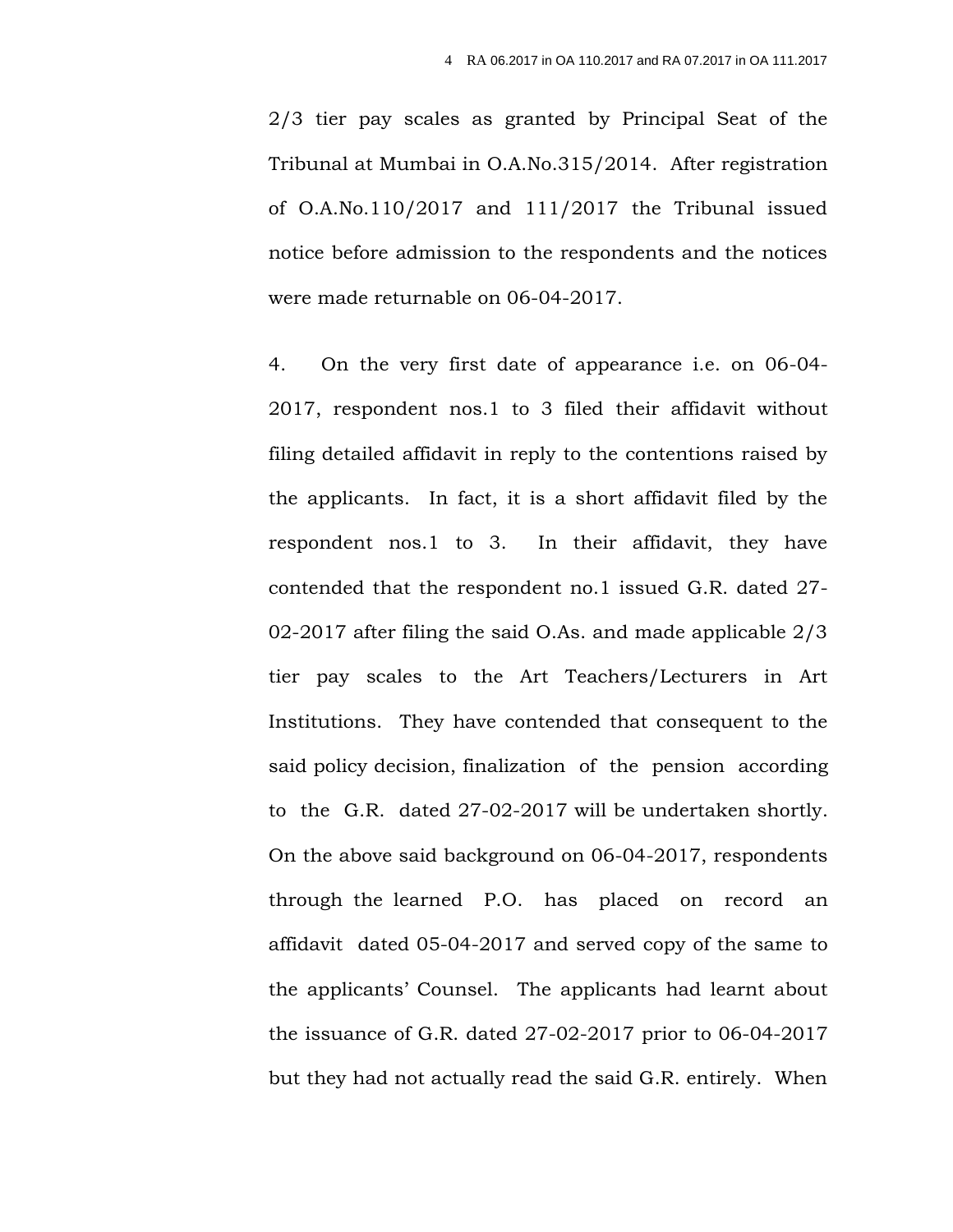they learnt that 2/3 tier pay scale was made applicable to the Teaching staff by the Directorate of Art, they had *bona fide* belief that their claims in the O.As. were satisfied in totality in view of the said G.R. There was miscommunication between the applicants and their Counsel in that regard and because of the miscommunication, the Counsel appearing for the applicants had made submissions before the Tribunal on 06-04-2017 that the applicants' cases were covered by the G.R. dated 27-02-2017, and therefore, he had prayed to dispose of the O.As. On the basis of submissions made by the learned Advocate for the applicants and in pursuance of the G.R. dated 27-02-2017, this Tribunal passed order on 06-04-2017 and disposed of the O.As. with direction to the respondents to consider the cases of the applicants and extend benefits of G.R. dated 27-02-2017, if applicable, within a period of 3 months from the date of receipt of the order.

5. It is contention of the applicants that after passing the above said order by this Tribunal in O.A.No.110/2017 & 111/2017, they noticed that the G.R. dated 27-02-2017 was practically and in verbatim the same to a certain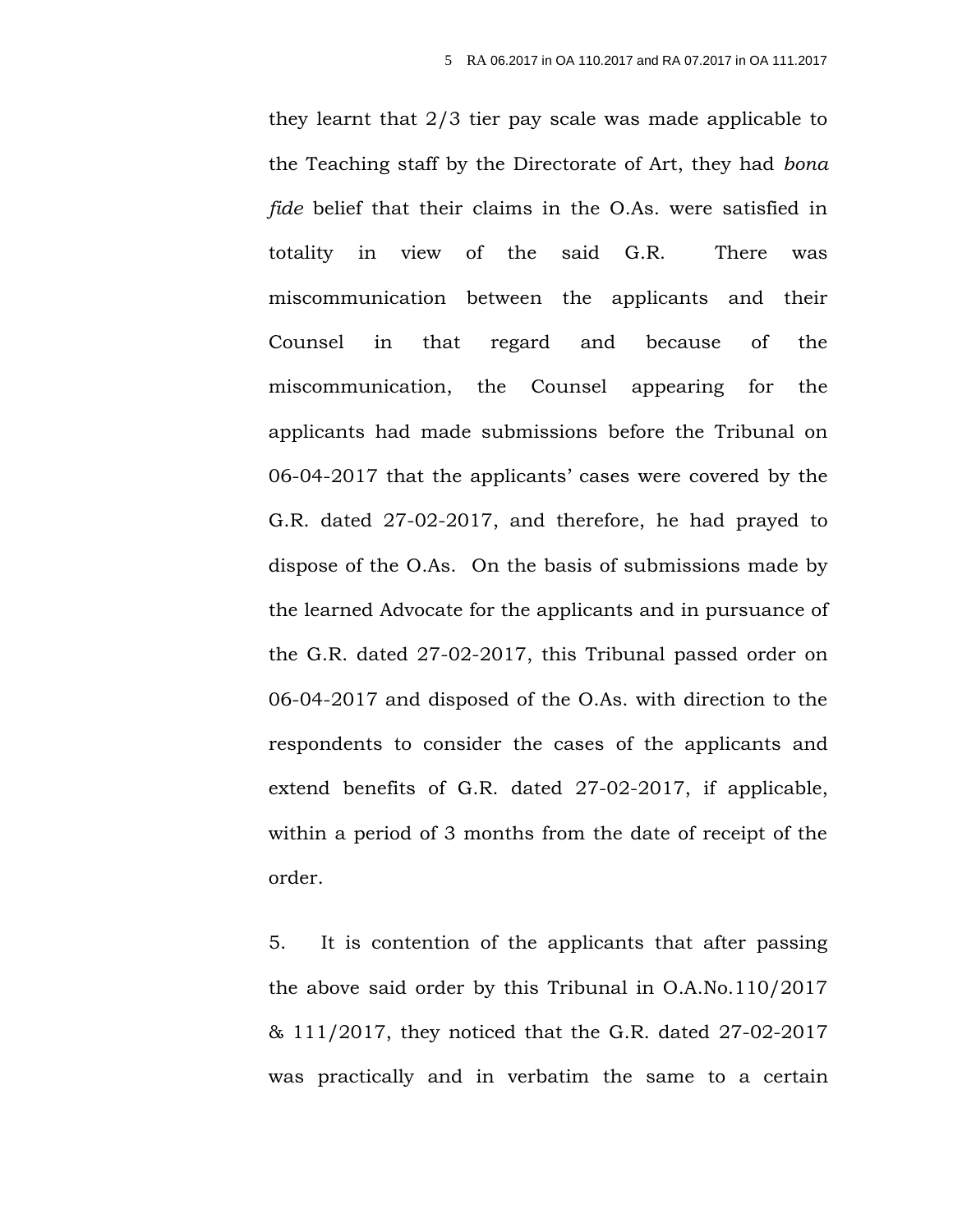extent to the G.R. dated 06-06-2015 issued in respect of Shri Subhash Eknath Pawar. However, in the G.R. dated 27-02-2017, specific prescription in paragraph no.3 states that though 2/3 tier pay scale is made applicable w.e.f. 01-01-1986 but actual benefits flowing therefrom would be extended from the date of said G.R. and no arrears would be payable with retrospective effect from 01-01-1986. The pay fixation would be done notionally by taking into consideration the 2/3 tier pay scale. It is their contention that the said prescription was conspicuously absent in the G.R. dated 06-06-2015. It is their contention that the order passed by the Principal Bench of the Tribunal at Mumbai on 24-02-2015 in O.A.No.315/2014 in case of Shri Pawar was practically an order *in rem* and not an order *in personam* but the Government has not considered the said aspect while issuing G.R. dated 27-02-2017 and denied arrears to the Arts Teachers unlike case of Shri Pawar who was granted all the arrears. By G.R. dated 27-02-2017 partial relief was granted to the applicants so far as their claim to extend benefits of 2/3 tier pay scale is concerned. However, the arrears flowing from the G.R. were denied to the applicants. It is their contention that because of the misconception of facts on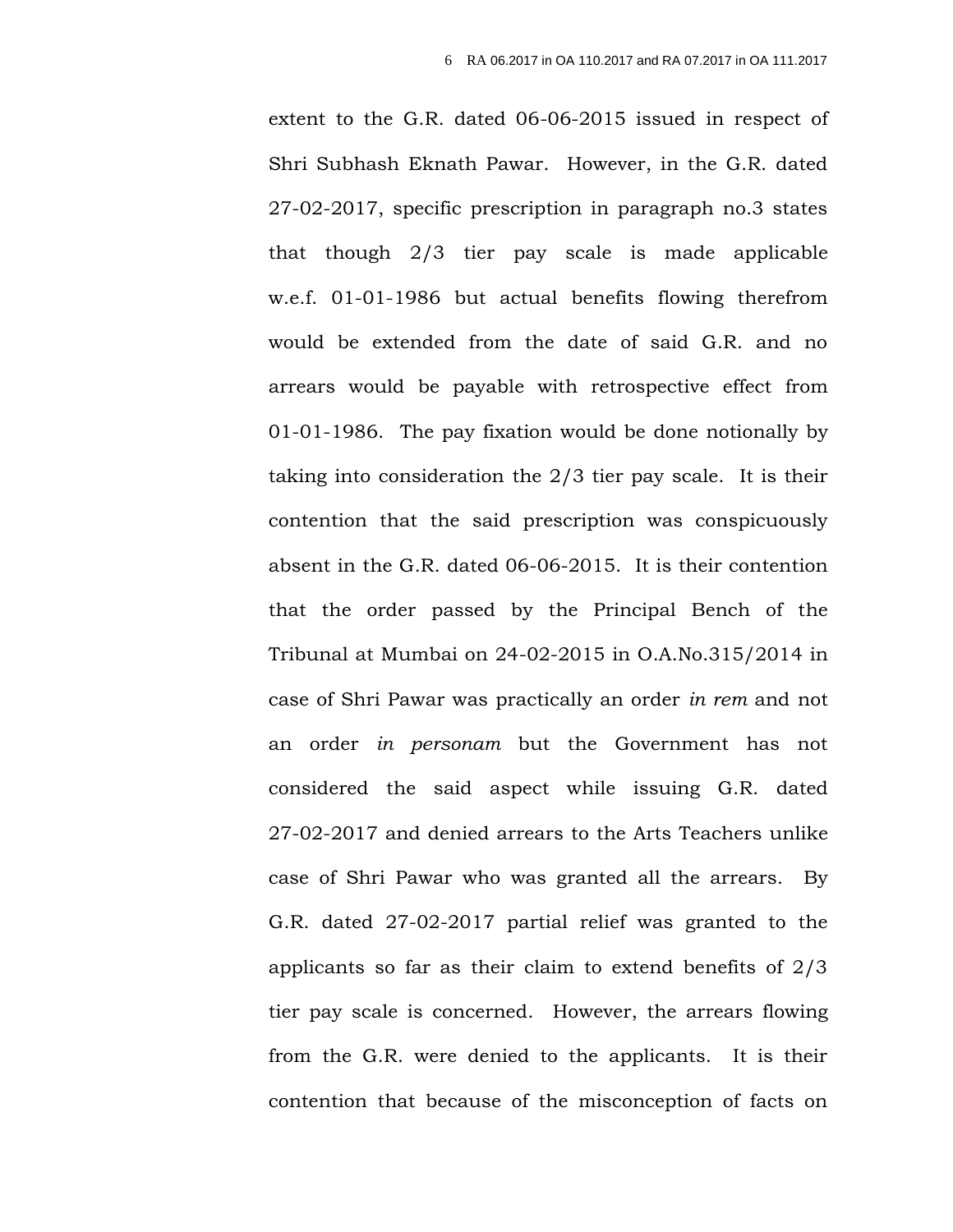the part of the applicants or their Counsel wrong submission was made before the Tribunal and consequently the order dated 06-04-2017 disposing the O.As. was passed by the Tribunal. It is contended by them that considering these facts, it is just to review the order dated 06-04-2017 passed in O.A.No.110/2017 and 111/2017 and decide the O.As. on merit afresh. Therefore, they have prayed to allow the review applications and hear the O.As. afresh.

6. I have heard Shri A.S.Deshmukh, Advocate for the Applicants in both cases, Shri N.U.Yadav & Smt. Sanjivani Deshmukh-Ghate Presenting Officers for the respondents in respective cases. I have perused the documents placed on record by the parties.

7. Admittedly the applicants have filed Review Application Nos.06/2017 and 07/2017 and prayed to grant 3 tier pay scale to them and consequential benefits and also challenged the communication dated 27-12-2016 issued by the respondent no.2 rejecting their claim in that regard. Notice before admission had been issued in both the cases on 08-02-2017 and notices were made returnable on 06-04-2017. Admittedly, on 06-04-2017 respondent nos.1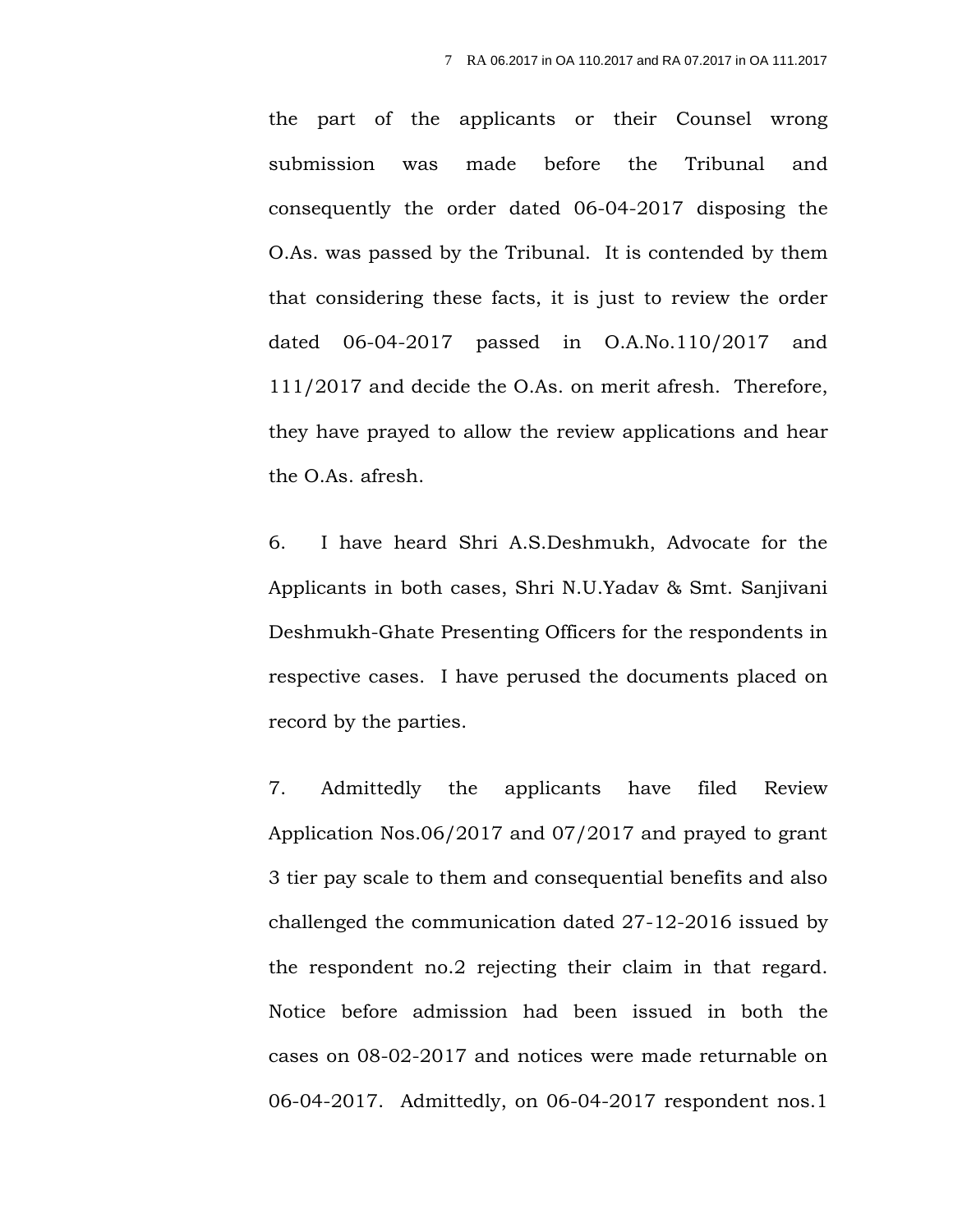to 3 filed their affidavit in reply and contended that the Government has issued G.R. dated 27-02-2017 and extended benefits of 2/3 tier pay scale to the Teaching staff working under the Directorate of Art. A copy of the reply and the G.R. was supplied to the learned Advocate for the applicants. On the basis of the affidavit in reply, G. R. and submissions made by learned P.O., learned Advocate for the applicant had made submission that cases of the applicants were covered by the G.R. and the benefits of 3 tier pay scale will be extended to them as per the G.R. Therefore, the learned Advocate for the applicants had prayed to dispose of the O.As. with direction to the respondents to extend benefits of 3 tier pay scale to the applicants as per G.R. within a reasonable time.

8. On the basis of submissions of learned Advocate for the applicants as well as the learned P.Os., the matter came to be disposed of on 06-04-2017 with direction to the respondents to extend the benefits of G.R. dated 27-02-2017.

9. Learned Advocate for the applicants has submitted that he had made submissions before the Hon'ble Tribunal on the basis of instructions received from the applicants.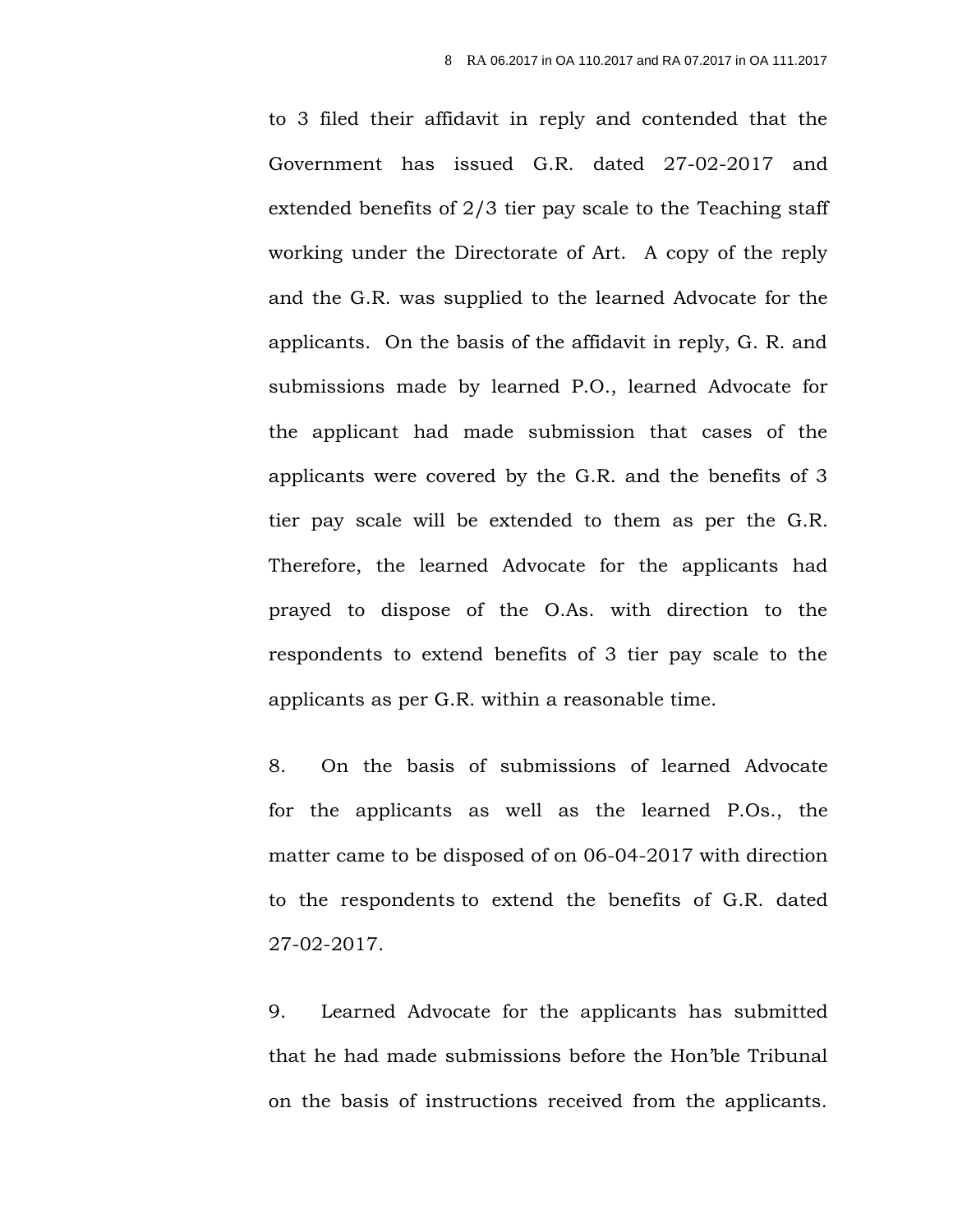The applicants though were aware about the G.R. not gone through the entire G.R. and they were under *bona fide* belief that the benefits of 2/3 tier pay scale will be made applicable to them and as like the case of Shri Subhash Pawar wherein the Government decided to give him arrears w.e.f. 01-01-1986. He has submitted that the applicants had not noticed the facts mentioned in the G.R. that benefits will be given to the Teaching staff from the date of G.R. He has submitted that there was miscommunication between the applicants and their Advocate. Therefore, the learned Advocate for the applicants had made submission before this Tribunal to dispose of the O.As. as cases of the applicants are covered under the G.R. He has submitted that the claim of the applicants has been satisfied partly due to issuance of G.R. dated 27-02-2017 but remaining part of the O.A. i.e. regarding claim of the applicants regarding consequential benefits at par with the case of Shri Subhash Pawar had not been satisfied. Mistakenly the applicants and their Advocate made submission before the Tribunal that reliefs claimed by the applicants have been satisfied, and therefore, he had prayed to dispose of the O.As. He has submitted that it is a case of misconception of the fact and therefore considering the said fact, it is just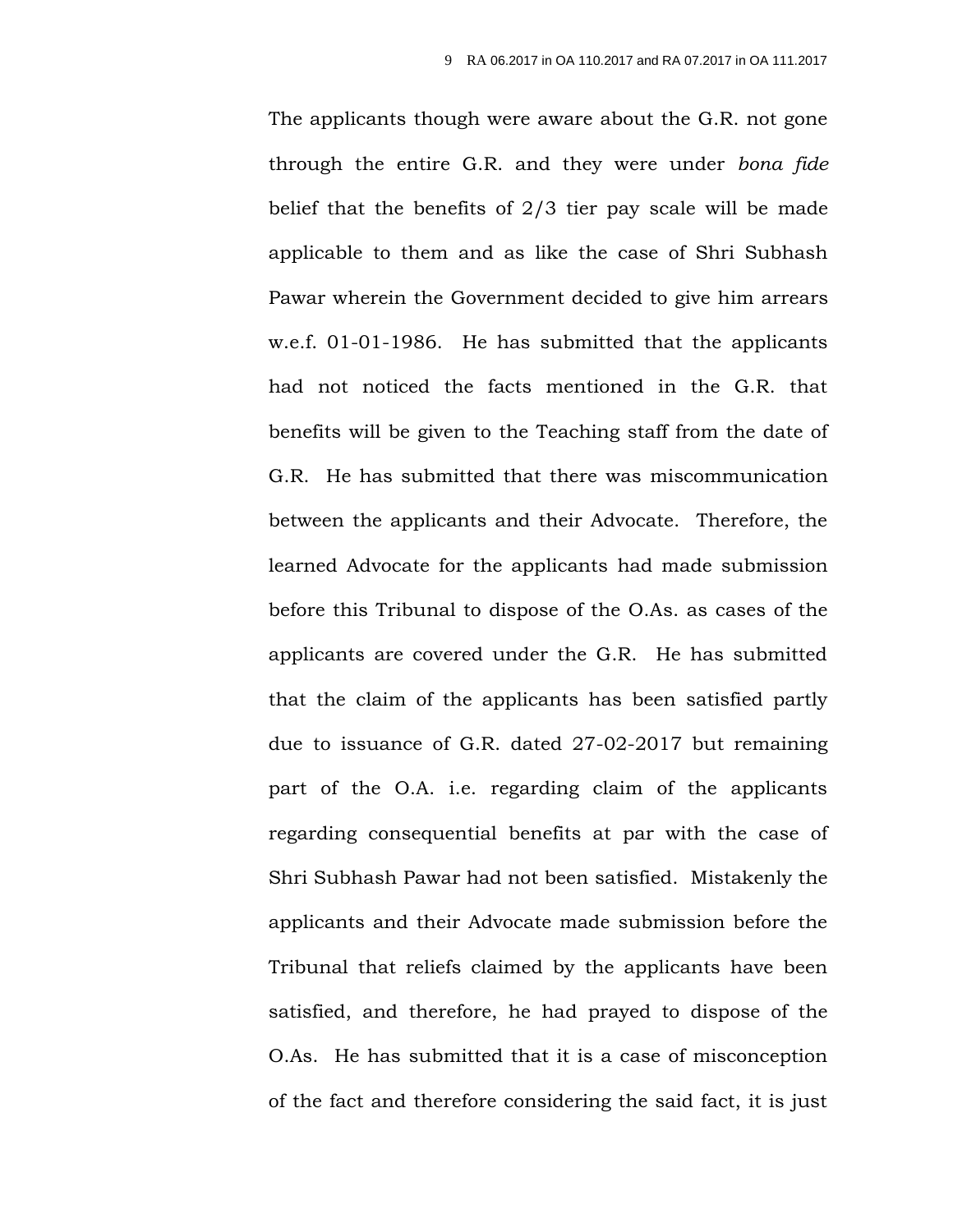and proper to review the order dated 06-04-2017 and to recall the same and to decide the O.A.Nos.110/2017 & 111/2017 afresh on merit.

10. Learned Advocate for the applicant has placed reliance on the judgment of the Hon'ble Supreme Court in case of **Board of Control for Cricket, India V/s. Netaji Cricket Club** reported in **[2005 AIR (SC) 592]**, wherein it is observed as follows:

*"89. Order 47, Rule 1 of the Code provides for filing an application for review. Such an application for review would be maintainable not only upon discovery of a new and important piece of evidence or when there exists an error apparent on the face of the record but also if the same is necessitated on account of some mistake or for any other sufficient reason.*

*90. Thus, a mistake on the part of the court which would include a mistake in the nature of the undertaking may also call for a review of the order. An application for review would also be maintainable if there exists sufficient reason therefor. What would constitute sufficient reason would depend on the facts and circumstances of the case. The words 'sufficient reason' in Order 47, Rule 1 of the Code is wide enough to include a misconception of fact or law by a court or even an*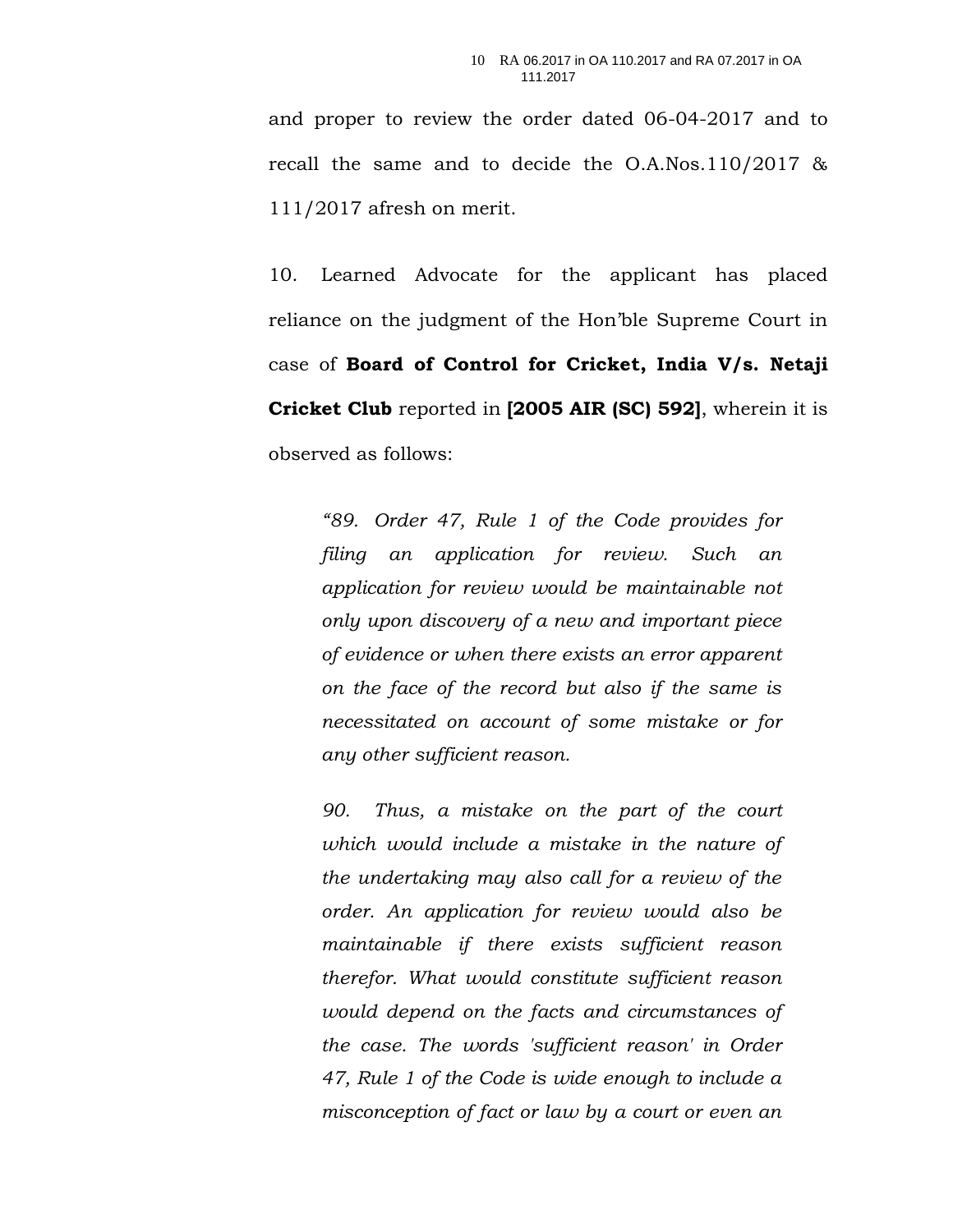*Advocate. An application for review may be necessitated by way of invoking the doctrine "actus curiae neminem gravabit".*

*91. It is true that in Moran Mar Basselios Catholicos and Another V. The Most Rev. Mar Poulose Athanasius and Others [(1955) 1 SCR 520], this Court made observations as regard limitations in the application of review of its order stating :*

*"Before going into the merits of the case it is as well to bear in mind the scope of the application for review which has given rise to the present appeal. It is needless to emphasise that the scope of an application for review is much more restricted than that of an appeal. Under the provisions in the Travancore Code of Civil Procedure which is similar in terms to Order XLVII, rule 1 of our Code of Civil Procedure, 1908, the Court of review has only a limited jurisdiction circumscribed by the definitive limits fixed by the language used therein. It may allow a review on three specified grounds, namely (i) discovery of new and important matter or evidence which, after the exercise of due diligence, was not within the applicant's knowledge or could not be produced by him at the time when the decree was passed, (ii) mistake or error apparent on the face of the record and (iii) for any other sufficient reason. It has been held by the Judicial*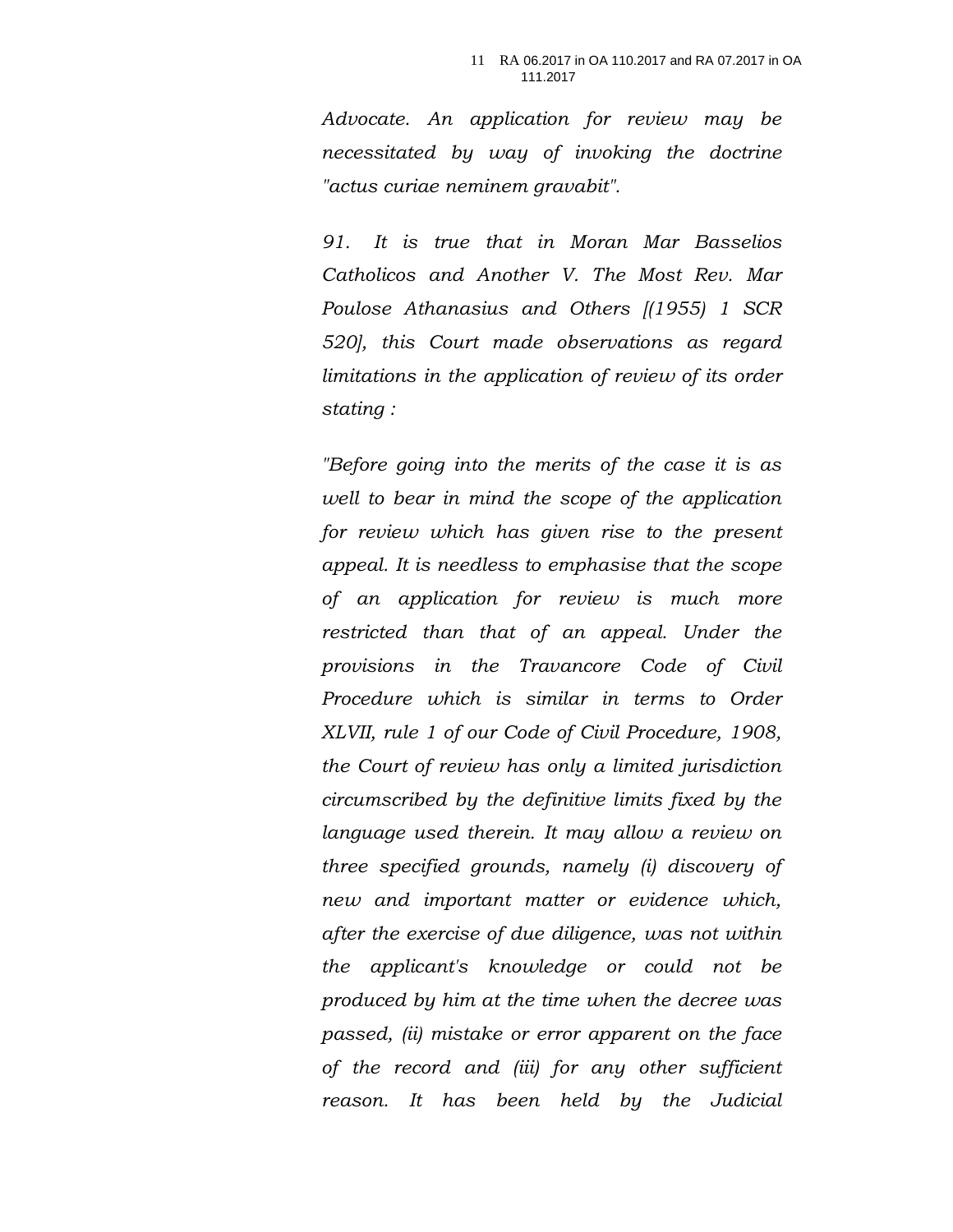*Committee that the words "any other sufficient reason" must mean "a reason sufficient on grounds, at least analogous to those specified in the rule.", but the said rule is not universal."*

11. Learned Advocate for the applicants has submitted that review of the order can be made on the ground of disclosure of new and important piece of evidence and if there exists error apparent on the face of record. Review can also be made on the count of some mistake on the part of the applicants or his Advocate and/or for any other sufficient reason. He has submitted that since there is misconception of facts on the part of the applicants and their Advocate, it is just to review the order dated 06-04-2017 and to rehear the O.As. and decide the same on merit. Therefore, he has prayed to allow the Review Applications and hear the O.As. afresh.

12. Learned P.Os. have submitted that there was no mistake or misconception of facts on the part of the applicants or his Advocate while making submission before this Tribunal in O.A.Nos.110/2017 & 111/2017 on the basis of G.R. dated 27-02-2017. They have submitted that the applicants were aware of the G.R. and contents therein before filing the affidavit in reply by the respondents in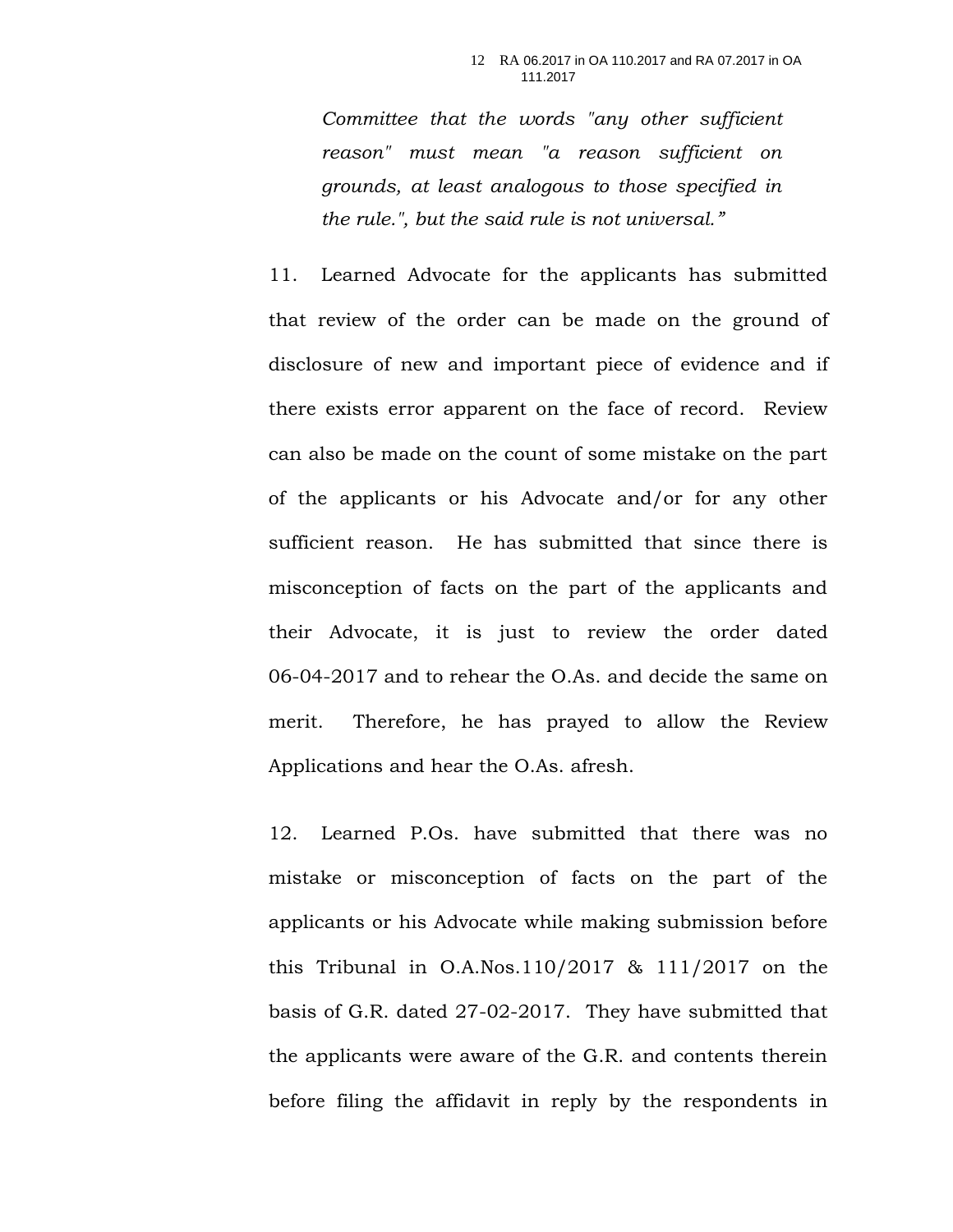those O.As. on 06-04-2017. They have submitted that applicants had gone through the G.R. and after giving the contents therein they made submissions before this Tribunal. Their Advocate has prayed to dispose of the O.As. on the ground that their cases are covered under the said G.R. On the basis of submissions of learned Advocate for the applicants, this Tribunal had passed order dated 06-04- 2017 and disposed of the O.As. They have submitted that the applicants were aware about the entire contents of the G.R. and therefore no question of misconception of facts arises. They have submitted that there is no just ground to review order dated 06-04-2017 passed in O.A.No.110/2017 and 111/2017. Therefore, they have prayed to reject the Review Applications filed by the applicants.

13. On going through the record, it reveals that the applicants had filed O.A.No.110/2017 and 111/2017 and challenged the communication dated 27-12-2016 issued by the respondent no.2 rejecting their requests to grant 3 tier pay scale and also prayed to direct the respondents to grant benefit of 3 tier pay scale to them on the line of directions given by the Principal Seat of the Tribunal at Mumbai in case of Shri Subhash Pawar in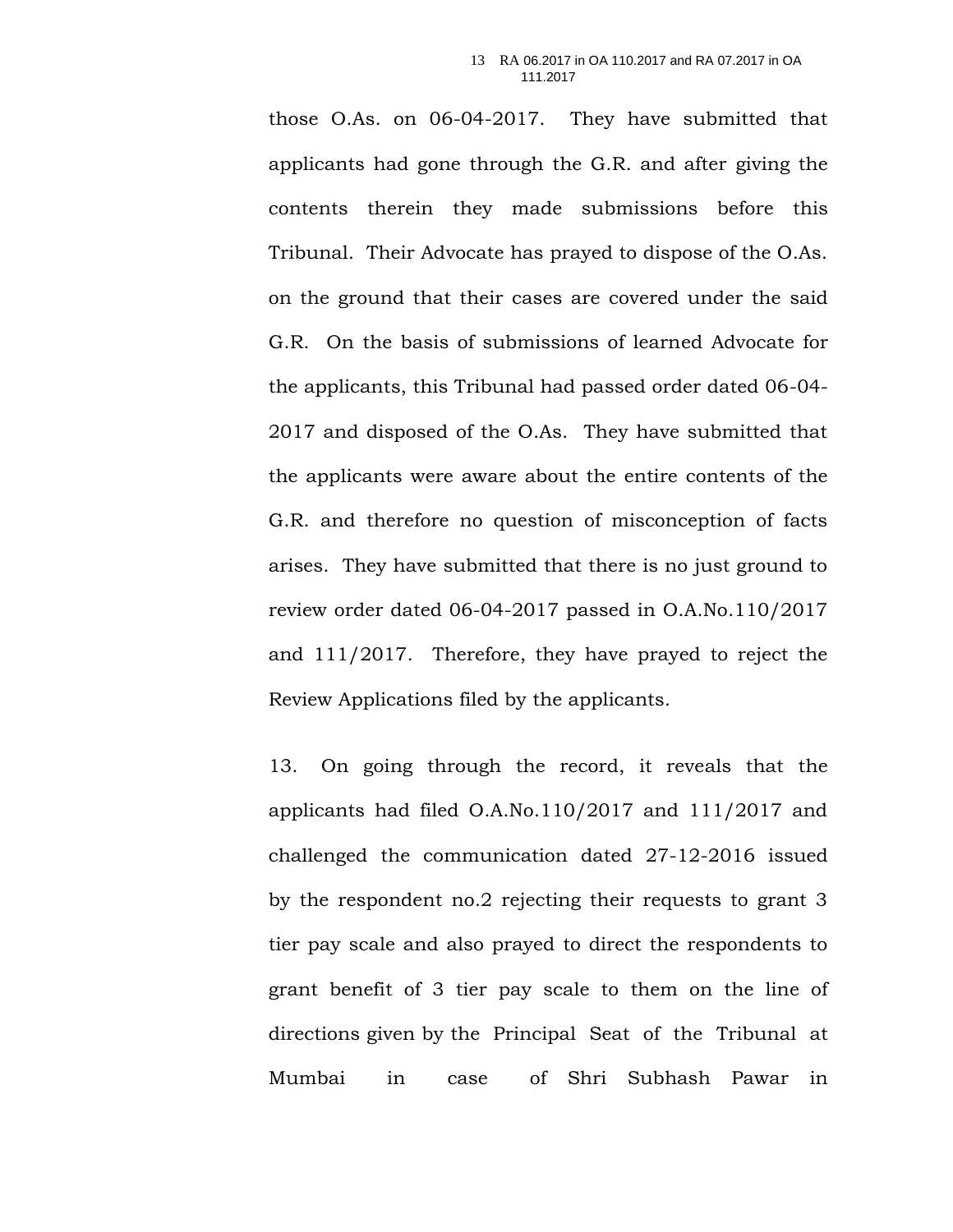O.A.No.315/2014 and also prayed to extend the consequential benefits. On 08-02-2017 this Tribunal had issued notice before admission to the respondents and returnable date was fixed on 06-04-2017. On 06-04-2017, respondent no.1 to 3 filed their affidavit in reply, which was taken on record. It is contended therein that the Government has issued G.R. dated 27-02-2017 and granted 2/3 tier pay scale to the Teaching staff in the Directorate of Art and submitted that the applicants' cases were covered under the said G.R. and the benefit of 3 tier pay scale will be extended to them accordingly. Thereafter, learned Advocate for the applicants has submitted that the cases of the applicants were covered by the aforesaid G.R. dated 27-02-2017. Therefore, they had prayed to dispose of the O.As. with direction to the respondents to extend benefits of 3 tier pay scale in view of the aforesaid G.R. to the applicants.

14. On the basis of submissions advanced by the learned Advocate for the applicants as well as the learned P.Os. this Tribunal had passed following order dated 06-04-2017 and disposed of the O.As. Relevant portion of the order is as under: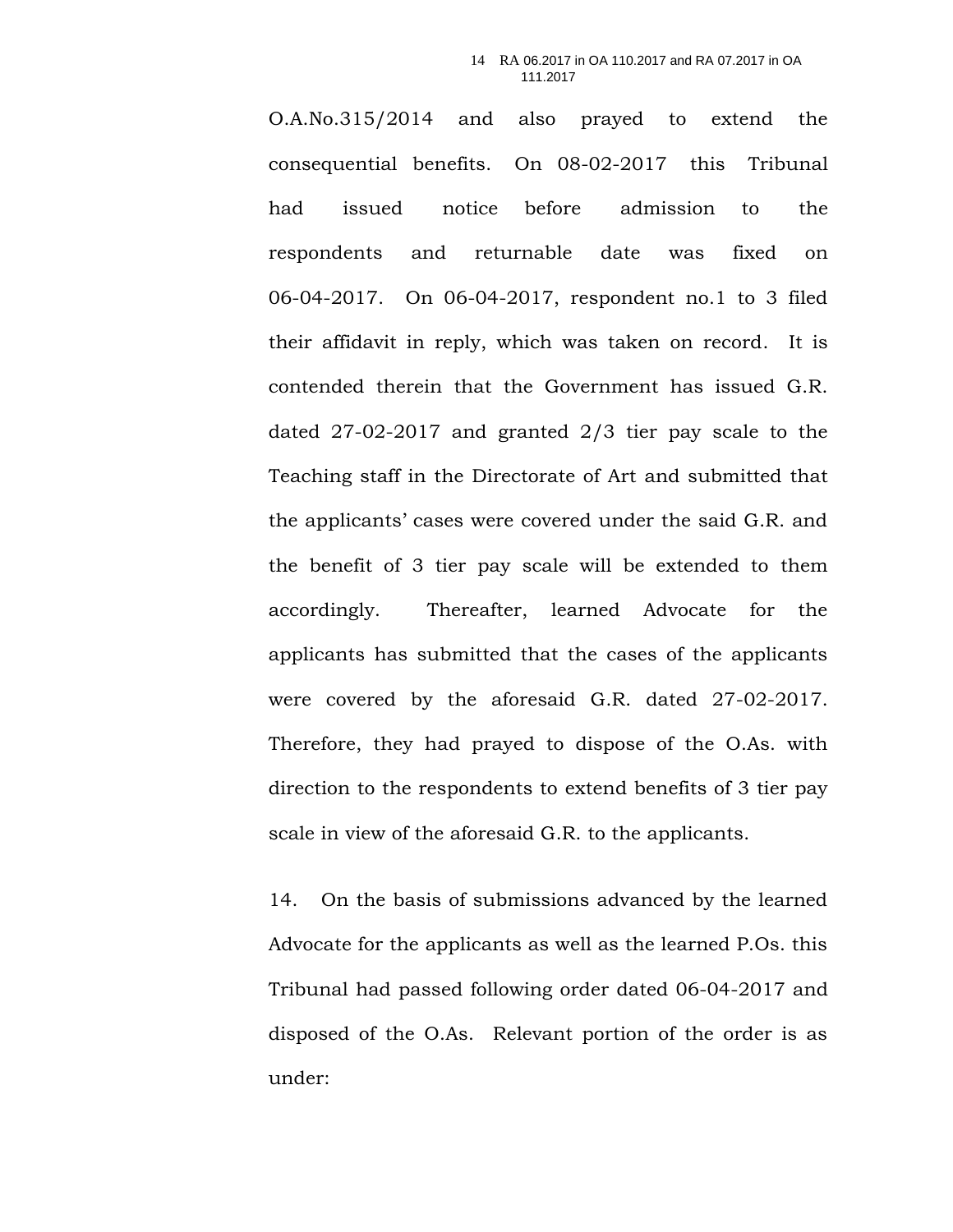*"5. In view of the aforesaid submissions made by both the parties and in view of the fact that the case of the applicant is covered under the Government Resolution dated 27th February, 2017, the present Original Application is disposed of with a direction to the respondents to consider the case of the applicant accordingly and to extend the benefit if applicable to the applicant in view of the Government Resolution dated 27th February, 2017 within a period of three months from the date of receipt of copy of this order.*"

15. At the time of passing the order, G.R. dated 27-02-2017 was placed on record. The applicants were aware about the G.R. and contents therein which was issued before returnable date in the O.A. i.e. before 06-04-2017. On 06-04-2017, the applicants through their Advocate made statement that their cases are covered under the G.R. and prayed to dispose of the O.As. Accordingly, the O.As. came to be disposed of with direction to the respondents.

16. No doubt the applicants had sought relief to direct the respondents to extend the benefits of 2/3 tier pay scale as per the G.R. to them and claimed consequential benefits. The claim of the applicants has been satisfied in view of the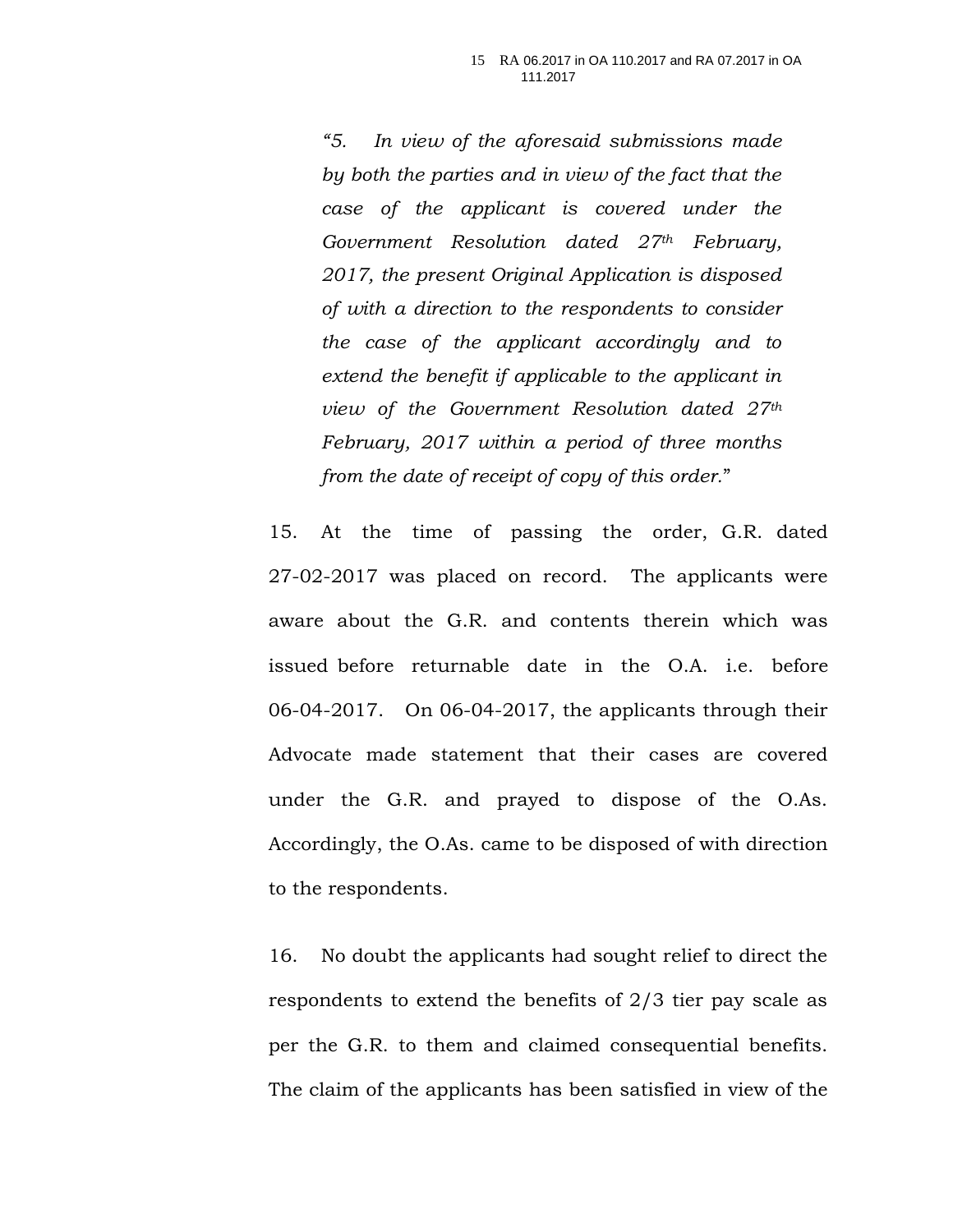G.R. dated 27-02-2017. Therefore, they had prayed to dispose of the O.As. and consequently the O.As. had been disposed of. This fact shows that there is no misconception of facts on the part of the applicants and their Advocate in making the said submissions. Therefore, on that ground they cannot claim the review of order dated 06-04-2017 passed in O.A.No.110/2017 and 111/2017.

17. So far as submissions advanced on behalf of the applicants regarding application of the G.R. dated 27-02- 2017 w.e.f. 01-01-1986 as made applicable to Shri Pawar in view of the G.R. dated 06-06-2015, it is material to note here that G.R. dated 06-06-2015 has been issued by the Government in compliance with the decision given by Principal Seat of this Tribunal at Mumbai on 24-02-2015 in O.A.No.315/2014. It was not made applicable to other employees, therefore, it cannot be said that the G.R. dated 27-02-2017 had been issued in view of the said G.R. but benefits given in the G.R. dated 06-06-2015 have not been extended from 01-01-1986 as granted to Shri Pawar. On the contrary, on going through the G.R. dated 27-02-2017, it reveals that the Government took policy decision to extend benefits of 2/3 tier pay scale to the Teaching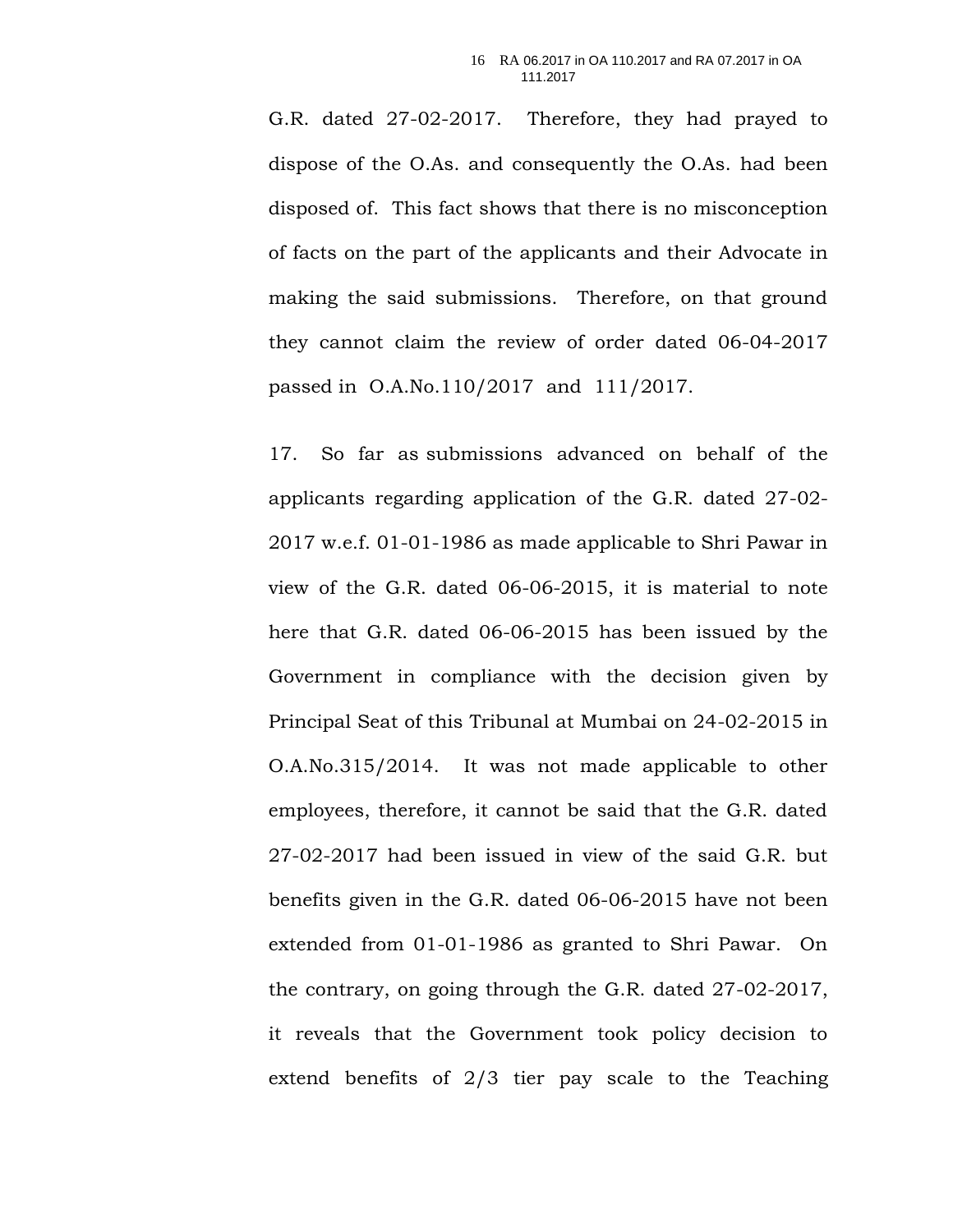staff working under the Directorate of Art. The Government took decision that it should be made applicable w.e.f. 01-01-1986 and pay of the concerned employees should be notionally fixed from that date. It was also made clear that financial benefits will be given to the employees from the date of the G.R. and they will not get arrears from 01-01-1986. The Government has specifically mentioned the said decision in paragraph 3 of the G.R., which reads as follows:

*"3- f}Lrjh;@f=Lrjh; osruJs.kh fn-1-1-1986 iklwu ykxw dj.;kr* रोईल. तथापि द्विस्तरीय/त्रिस्तरीय वेतनश्रेणीचे प्रत्यक्ष लाभ या शासन *निर्णयाच्या दिनांकाच्या महिन्यापासून देण्यात येतील. सदर द्विस्तरीय/त्रिस्तरीय वेतनश्रेणी दि.१.१.१९८६ पासून लागू करतांना त्या* बाबतची कोणतीही थकबाकी न देता वेतनश्रेण्या काल्पनिकरित्या लागू करण्यात येउन वेतन निश्चिती करण्यात येईल.

*ts deZpkjh fn-01 tkusokjh] 1986 rs fn-27 Qsczwokjh] 2017* **पर्यंतच्या कालावधीत सेवानिवृत्त झाले असतील त्या कर्मचा-यांची दि.०१.०१.** 9*९८६, दि.०१.०१.१९९६ व दि.०१.०१.२००६ पासून सुधारित वेतनश्रेणीत वेतननिश्चती करण्यात येईल. दि.०१.०१.१९८६ ते संबंधित कर्मचा-याच्या सेवानिवृत्तीच्या दिनांकापर्यंत अनुज्ञेय वेतनवाढी विचारात घेउन निवृत्तीवेतन सुधारित करण्यात येईल. सुधारित निवृत्तीवेतनाचे प्रत्यक्ष लाभ दि.२७* फेब्रूवारी, २०१७ पासून देण्यात येतील. त्यापूर्वीची थकबाकी अनूझेय असणार *नाही. सेवानिवृत्तीवेतन सुधारित केले तरी त्या अनूषंगाने सेवानिवृत्तीवेतन विषयक इतर लाभ सुधारित करण्यात येणार नाहीत.*"

18. There is no ambiguity or vagueness in the recital of the said provision in the G.R. Therefore, it cannot be said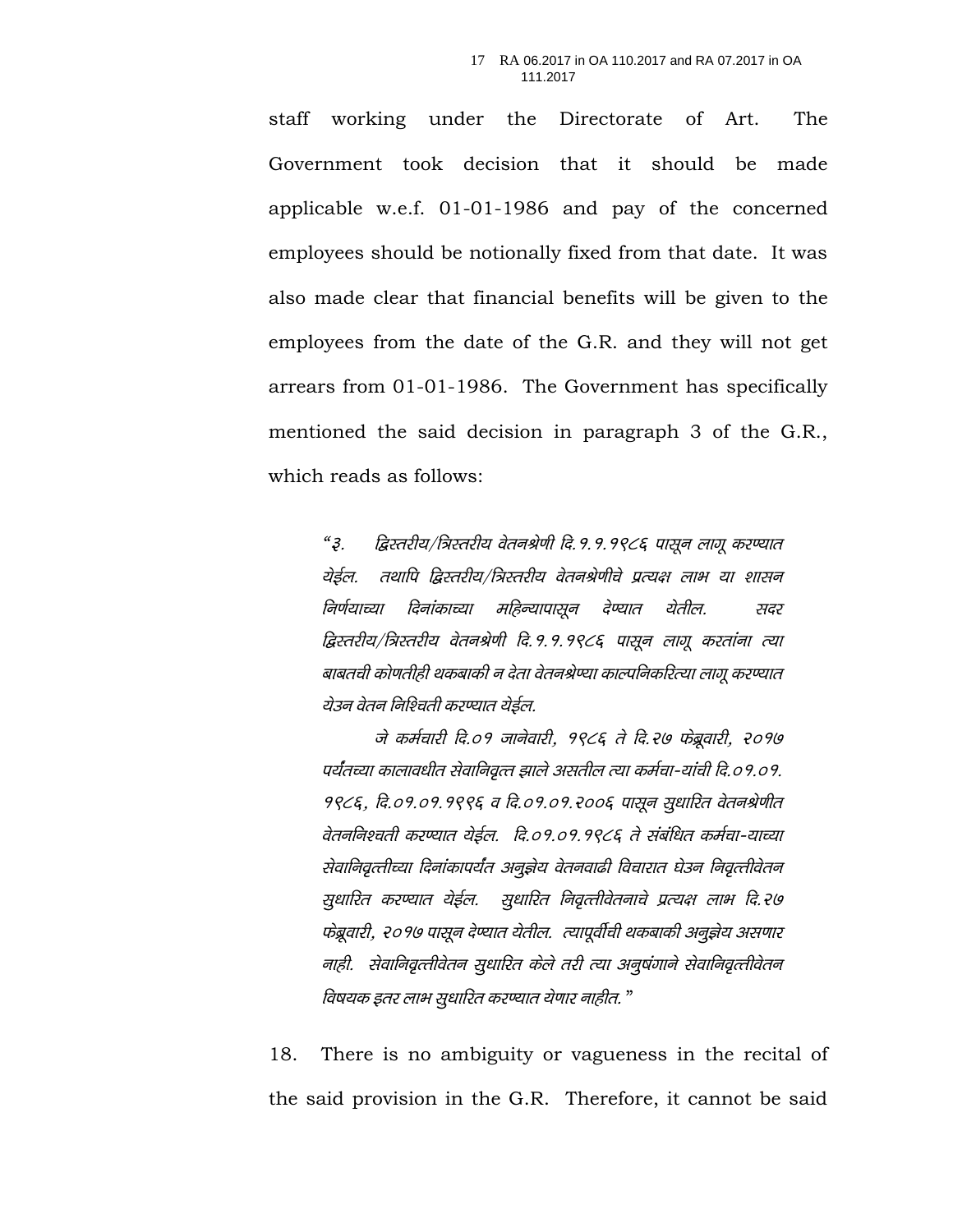that the applicants and/or their Advocate by misconception made submissions before this Tribunal on 06-04-2017 that cases of the applicants were covered under the G.R. On the contrary, after knowing fully well about the provisions in the G.R. they made statement before this Tribunal and accordingly O.A.No.110/2017 and 111/2017 were disposed of. Therefore, I do not find substance in the submissions advanced by the learned Advocate for the applicants that there was mistake or misconception regarding the said provisions in the G.R.

19. I have gone through the decision rendered by the Hon'ble Supreme Court relied upon by the learned Advocate for the applicants in case of **Board of Control for Cricket, India V/s. Netaji Cricket Club** reported in **[2005 AIR (SC) 592]**. I have no dispute regarding the settled legal principle laid down therein. In the instant case, the applicants have mainly relied on the mistake or misconception of facts by them and/or their Advocate. But as discussed hereinabove, there are no sufficient reasons to conclude that the statement made on behalf of the applicants on 06-04-2017 for disposal of the O.As. was due to mistake of facts or misconception of facts. Therefore, in the